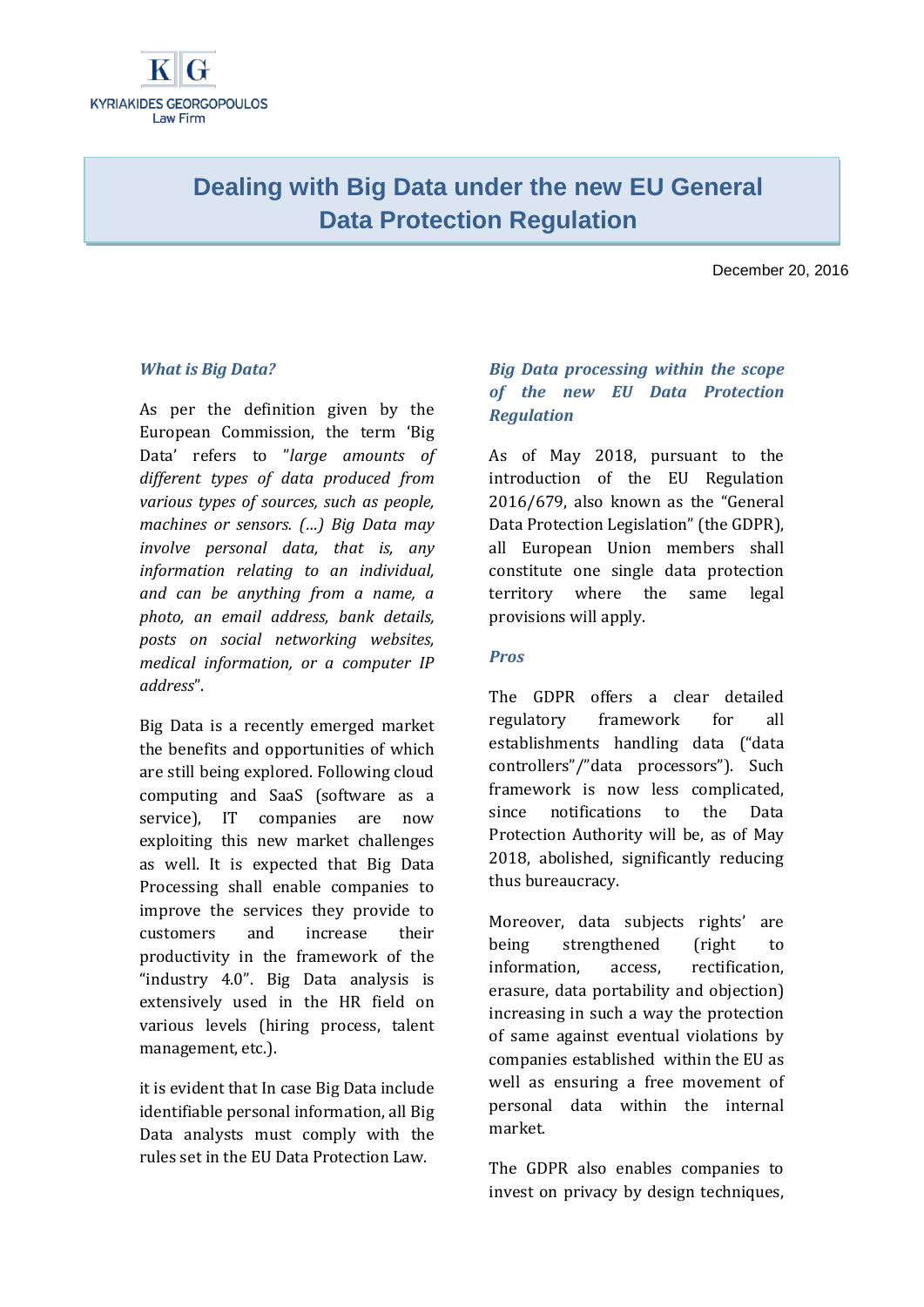

such as encryption, anonymization, pseudonymization, and data minimization, making them active stakeholders on devising and implementing data protection practices.

#### *Cons*

Big Data may initially not contain personal data, but it is not unlikely that their analysis may create personal data. As Big Data is being characterized by the four *Vs* (i.e. Value, Velocity, Variety and Veracity), data controllers and big data analysts are expected to be fully compliant with the EU Data Protection Law at all times.

Under the GDPR, companies not established in the EU shall still have to abide by the rules of EU Data Protection Law, in cases where the data subjects are residing in the EU. As a consequence, third-country companies face the challenge to identify, within the vast volume of Big Data, the personal data belonging to EU citizens and ensure their lawful processing.

Moreover, in case of such further processing Big Data analytics may encounter limitations set by the purpose for which said data has been collected. Companies performing further processing of Big Data must be able to prove that the new purpose of processing is still fair, lawful and compatible to the original one. Such caution should be exercised in cases where Big Data analysis may lead to profiling and automated decision making.

Finally, those who fail to meet the GDPR's rules and provisions face the risk of imposition of severe administrative fines which may entail a serious financial impact to a Company's operation.

## *Practical guidelines for Companies handling Big Data*

- Enhance transparency: draft clear and comprehensible privacy policies and ensure that they are easily accessible by the data subjects concerned,
- Consider appointing a Data Protection Officer and provide his contact details to the data subjects and the local regulatory authority,
- Consider conducting a Data Protection Impact Assessment; such assessment is a legal obligation in case the processing of data is likely to result in a high risk to the rights and freedoms of data subjects,
- Develop privacy by design techniques.
- Do not be complacent; always monitor: **i)** whether your Big Data include or is likely to produce personal data**, ii)** whether the purpose of further processing is still lawful and compatible to the original one. In case the purpose of further processing is not compatible obtain data subjects' consent.